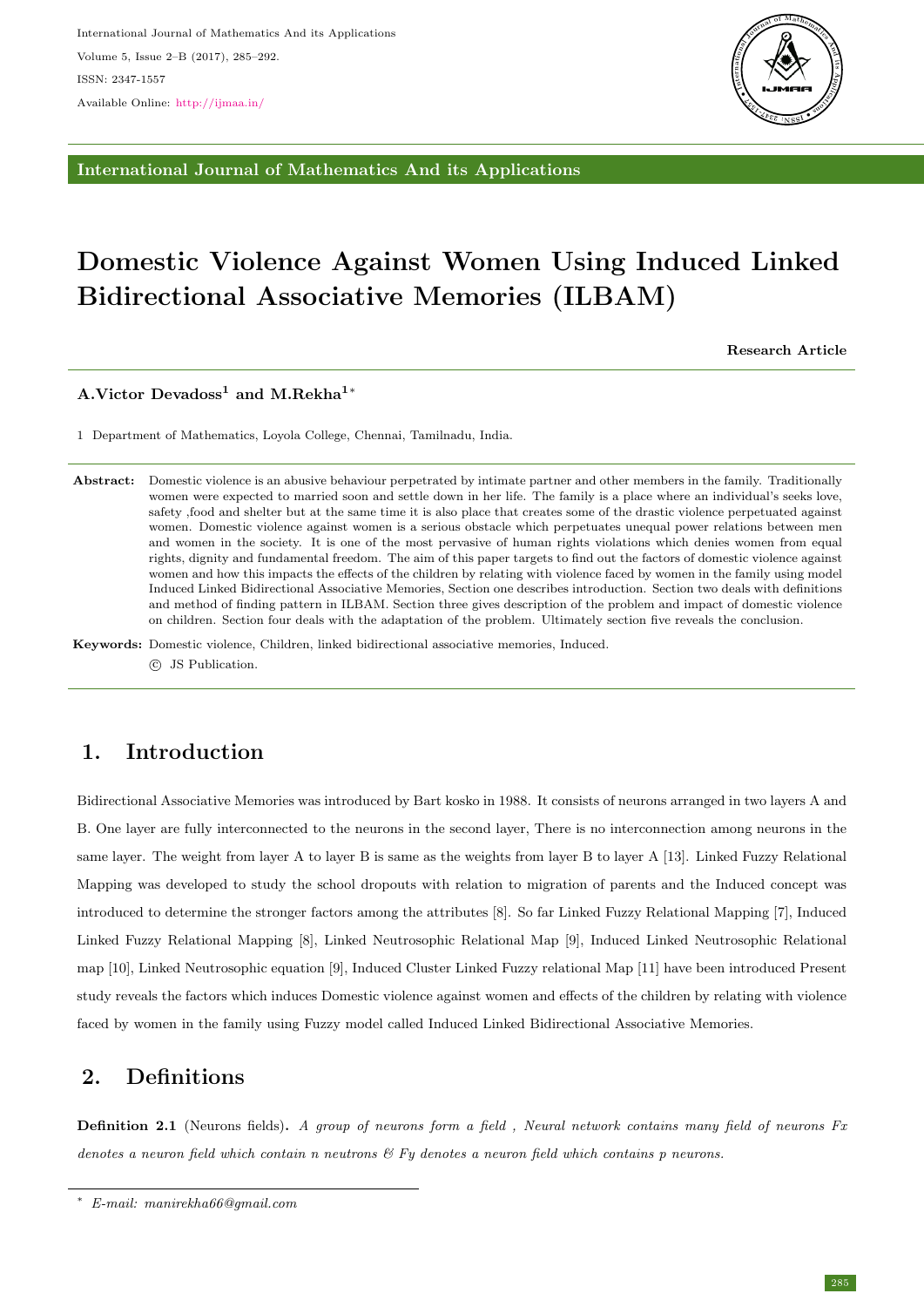Definition 2.2 (Neuronal Dynamical systems). The neuronal dynamical system is described by a system of first order differential equations that govern the time evaluation of the neuronal activations or membrane potentials.Suppose t denotes the activation time and  $X_1$  and  $Y_1$  denote respectively the activation time function of the i<sup>th</sup> neuron in  $X(t)$  and the j<sup>th</sup> neuron in  $Y(t)$ . Where

$$
X(t) = (x_1(t), \dots, x_n(t))
$$
  

$$
Y(t) = (y_1(t), \dots, y_n(t))
$$

Define the state of the neurons dynamical systems at time t, Additive bivalent models describe asynchronous and stochastic behavior. At each moment each neuron can randomly decide whether to change state, or whether to omit a new signal given its current activation. The BAM is a non-adaptive additive bivalent neural network.

**Definition 2.3** (Synaptic Connection Matrices). Let us suppose that the field  $F_x$  with n neurons is synaptically connected to the field  $F_u$  with p neurons. Let  $m_{ij}$  be a synapse where the axon from  $i^{th}$  neuron in F terminates,  $m_{ij}$  can be positive, negative or zero. The synaptic matrix m is an  $n \times p$  matrix of real numbers whose entries are the synaptic efficacies  $m_{ij}$ . The matrix M describes the forward projections from the neuronal field  $F_x$  to the neuronal field  $F_y$ . Similarly  $M^t$ , a  $p \times n$ synaptic matrix and describes the backward projections  $F_y$  to  $F_x$ .

**Definition 2.4** (Bidirectional Network). A network is said to be a bidirectional network if  $M = N^T$  and  $N = M^T$ .

**Definition 2.5** (Bidirectional Associative Memories). When the activation dynamics of the neuronal fields  $F_x$  and  $F_y$  lead to the overall stable behavior, the bidirectional networks are called as Bidirectional associative Memories.

Definition 2.6 (Linked Bidirectional Associative Memories). Two bidirectional associative represented by a relational matrix say  $E_1$  of order  $m \times n$  and  $E_2$  of order  $n \times t$  can be linked to form a new relational matrix E of order  $m \times t$ . There may not have direct relationship between domain space of  $E_1$  and Range space of  $E_2$  but certainly we could find out the hidden pattern in the linked bidirectional Associative memories.

**Definition 2.7** (Hidden Pattern). Consider  $D_iR_jR_j$  or  $D_i$  is switched ON and if causality flows through the edges of the cycle and if it again causes  $R_i$  or  $D_j$  we say dynamical system goes round and round. The equilibrium state of this dynamical system is called the hidden pattern.

**Definition 2.8** (Limit cycle). If the state vector repeats in the form of  $A_1 \rightarrow A_2 \rightarrow A_3 \rightarrow A_1$  then this equilibrium is called limit cycle.

Definition 2.9 (Fixed point). If the equilibrium state of a dynamical system is a unique state vector, then it is called a fixed point.

#### 2.1. Method of finding hidden pattern in Induced Linked Bidirectional Associative memories

- **Step 1:** Let  $F_1, \ldots, F_m$  and  $C_1, \ldots, C_n$  be the nodes of Bidirectional associative memories. And M be the relational matrix of order  $m \times n$  which is obtained through eh expert.
- **Step 2:** Let us find the hidden pattern when a particular attribute say  $F_1$  is kept on state and all other states on off state and pass the vector  $F_1$  through relational matrix M.
- Step 3: Threshold the value by choosing first two highest values to on state and other values to off state as 1 and 0.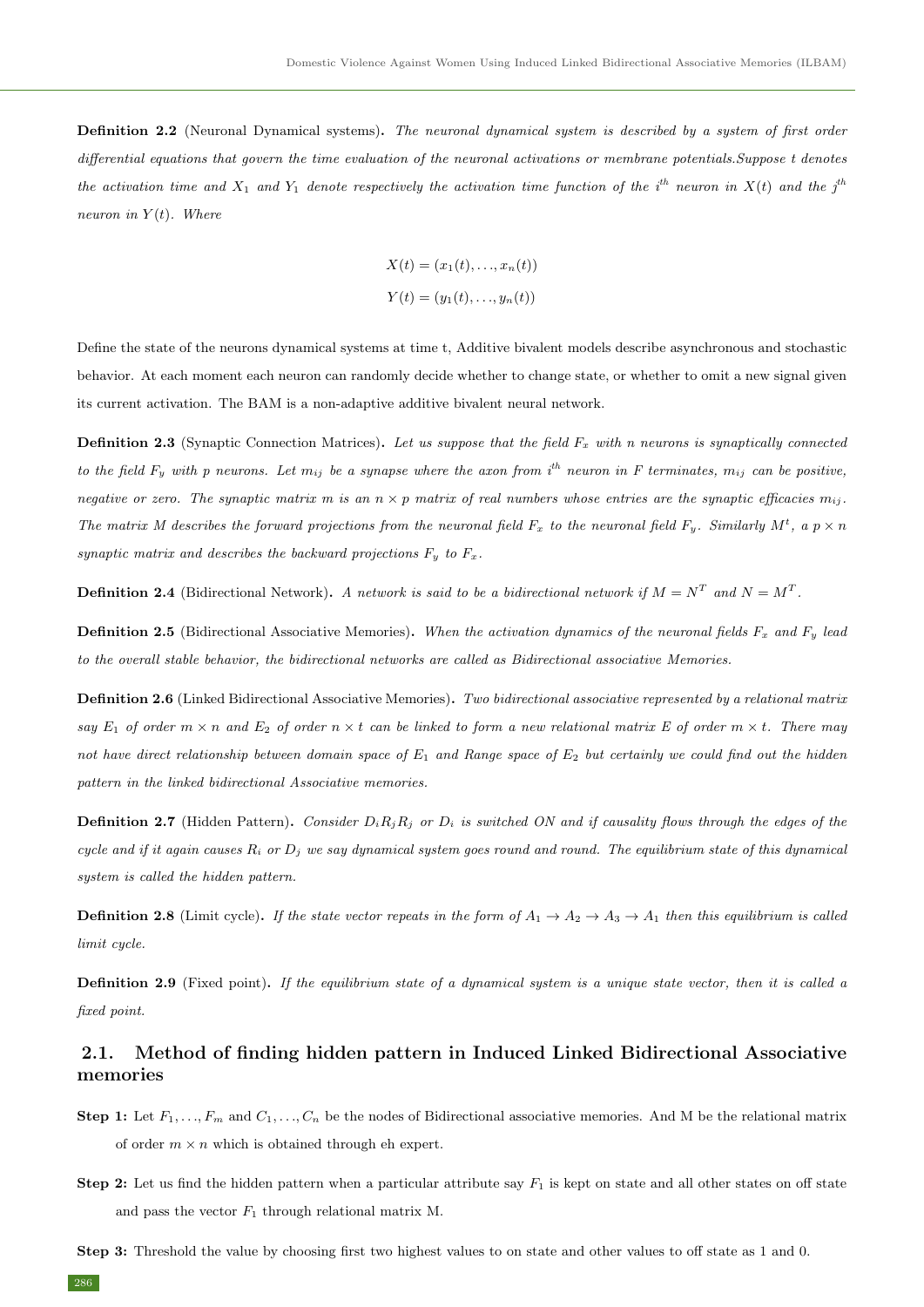**Step 4:** The resultant vector is multiplied with  $M<sup>T</sup>$  and again threshold it which yields new vector  $D_1$ .

- Step 5: This vector  $D_1$  is pass through relational matrix M and went under thresholding process by choosing first two highest values as 1 and other values as 0. Follow step 4.
- **Step 6:** For each positive entry we get a set of resultant vector and choose maximum number of 1s as  $F_2$ .
- **Step 7:** Suppose of there are two or more vectors with equal numbers of 1s occurs, choose the first one as  $C_2$ .

Step 8: Repeat the procedure till limit cycle is obtained.

This process has been continued for all the vectors separately.

## 3. Description of the Problem

The United Nations Declaration (1993) defines violence against women as an act of gender based violence that results in or is likely to result in physical, sexual or psychological harm or suffering to women including threats of such acts, coercion or arbitrary deprivation of liberty, whether occurring in public or private life [13]. Domestic violence against women is a serious problem concerning human rights violation which is perpetuated by intimate partner and other family members. There are many forms of violence against women including sexual, physical and emotional abuse by intimate partner and also by family members. Traditional practices includes child marriage, dowry related violence and honor killings when women are murdered in the name of family honor. [2] Moreover domestic violence has negative impact on health of women, increases unintended pregnancies, abortions [4]. Husbands consumption of alcohol was the significant factor associated with domestic violence [4, 5]. Even though women are now educated and equally sharing the space with men. Globally 38% of women are murdered by their intimate partner. [15] Various Studies from South countries on domestic violence have identified that certain factors such as age, number of living male children and living extended family [14].

#### 3.1. Impact of Domestic Violence on Children

Family is the best place where children learn love, unity, honesty, respect, responsibility and moral values. Moreover childhood is the most memorable and learning period in every human beings life. When children grow up seeing their father abusing their mother they start to accept such behavior as norm and there is chance of adapting it in their martial life. Some Children think violence as the solution to their problems in home and school which leads to risk of committing criminal acts such as juvenile and some children's may express the stress indifferent ways such as difficulties in sleeping, bedwetting, headaches, behavior problems. Studies show that children who experience or witness violence at home may have long term physical, emotional and social problem and sometimes leads to commit violence in the future [12]. Children who witness violence or threats of violence between the parents are more likely to display harmful drinking patterns later in life [16].

### 4. Adaptation of ILBAM to the Problem

Various Studies From South countries on domestic violence have identified that certain factors such as age, number of living male children and living extended family [14]. A study by masculinity Intimate partner violence and son preference in India conducted by UNFPA and International Centre for research on women revealed that 52% of the 3,158 women surveyed reported that women had experienced some form of violence during their lifetime. Physical violence (38%), Emotional violence (35%), sexual violence (17%) and economic abuse (16%). 1 in 6 men didn't allow their wives to wear clothes of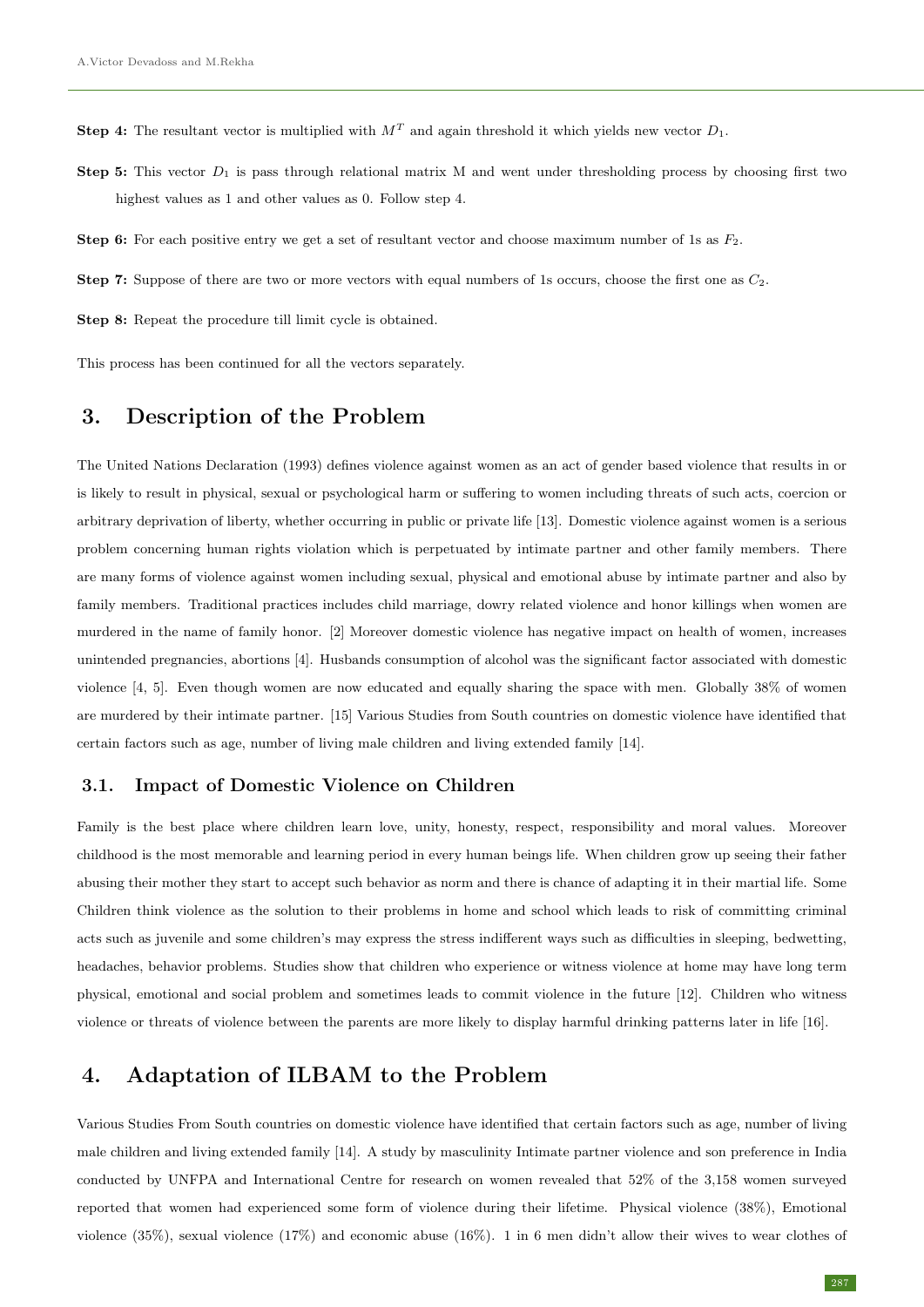their choices, 66% men believed that they have a greater say that their wives taking the important decisions affects them. 75% men expected their partners to agree sex [6]. The following attributes are collected from 300 women in Chennai by using unsupervised method.

To analyze the problem we have chosen three set of attributes. We take the following attributes as a factor which is responsible for domestic violence against women

 $F_1$  – Low socio economic status: It is measurement of individual's combination of income, education and occupation position in relating with others. When socio economic status was low it creates violence in the family.

 $F_2$ −Cultural: It includes gender specific socialization, cultural definition of appropriate sex roles, acceptability of violence as a mean to resolve the conflict, values that give men proprietary rights over women and girls [1]

 $F_3$ –Husband's Alcohol consumption: Alcohol consumption is a direct cause of Intimate partner violence. An frequent drinking habits creates a unhappy, stressful relationship increases the risk of conflict and violence in the family

 $F_4$ –Dowry: It is illegal practice still prevails in the society. It is common source where the husband and his family demands the money in the name of dowry. Incidents of murder or attempted suicide happens for dowry related problems are the regular items published in the daily newspaper.

 $F_5$ –Early marriage: Parents use to believe that doing marriage at young age will protect their daughters from physical or sexual assault in the society but it puts women at a higher risk of sexual , physical and psychological violence through their family life.

 $F_6$ –Not having male child: still the society thinks girl child as a burden to the family and expects that the boy child is the one who will protect and safeguard the family life long.

 $F_7$ –Belonging to lower caste: women are underestimated on the basis of her caste if she belongs to lower caste.

 $F_8$ -level of education: The education status of both the partners correlates with domestic violence. When women is uneducated she needs to depend economically and has to stay in inferior position to her husband.

 $F_9$ –Illegal relationship: In martial life having sex with multiple partners creates the conflicts between the partners in the family.

The list of attributes violence faced by women in the family.

 $V_1$ –Physical assault: It is traditional practice harmful to women which includes slapping, beating, choking, stabbing and arm twisting.

 $V_2$ –Stalking: It is pattern of repeated, unwanted harassment that direct or indirectly threats a women. It includes some of the activities harassing the phone calls, following or waiting in certain places and keeping the objects or leaving you message.

V3−Controlling partner decision: Not allowing to take decision on her own and suppress her not to speak against them.

 $V_4$ −Trafficking: It is an illegal practices which exploits women in the form of physical and sexual activities by husband and his family members for their personal conflicts.

 $V_5$ –Sexual abuse: women are even sexually coerced by their partner themselves against their will.

 $V_6$ –Homicide: It is an act of killing of the women by her intimate partner. Globally 38% of women are murdered by their intimate partner [15].

 $V_7$ –Pregnancy Torture: Tortures during Pregnancy can put mother and unborn baby in danger. Sometimes there is a chance of occurrence of miscarriage, premature birth and death of the baby.

 $V_8$ –Discrimination in food: It happens when women disobey the words of the husband or by husband's family members when she is dependent on him.

The attributes that impacts of children on violence

 $E_1$ –Depression: The children feels very sad, hopeless and often unable to live in a normal way.

288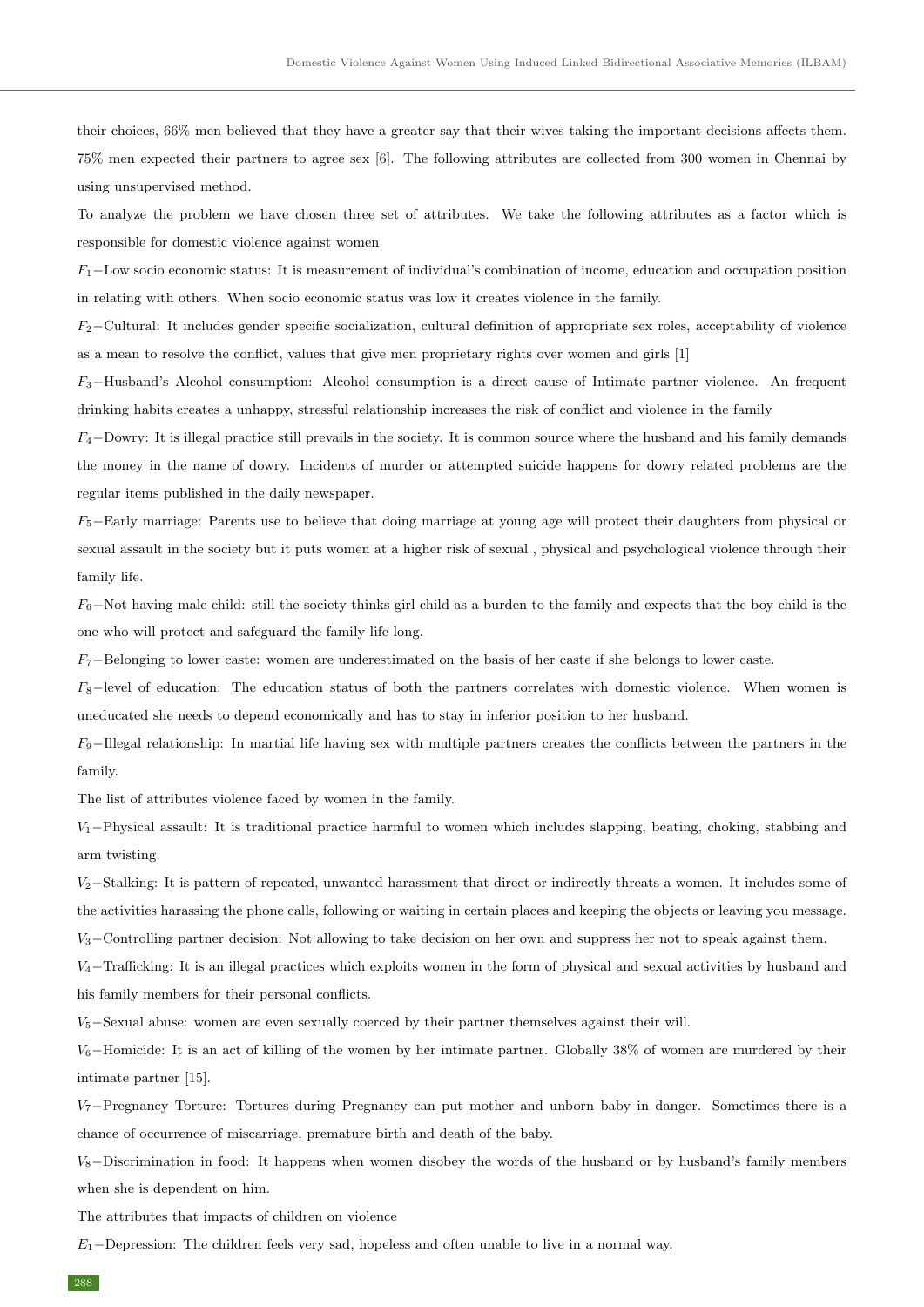$E_2$ −Drug/Alcohol abuse: Children who witness violence or threats of violence between the parents are more likely to display harmful drinking patterns later in life [16].

 $E_3$ –Run away from home: The repeated violent behavior in family hurts children and in anger they use to run away from home.

 $E_4$ –Suicide thoughts: Due to severe depression sometimes children choose to attempt suicide.

 $E_5$ –Lack of concentration in studies: The occurrence of regular conflicts between parents affects the studies of the children and started to worry about their future..

 $E_6$ –Low self-esteem: It is debilitating condition that keeps children from releasing their full potential. A children with low self-esteem feels unworthy, incapable and incompetent.

 $E_7$ −Aggressive Behavior: It causes physical or emotional harm to others, Due to depression they act aggressively when they feel irritated. Some children's lash out due to fear.

 $E_1$  –physical health problems: It includes bedwetting, stomach aches and headaches

An expert Social worker reveals the following relations between factors and violence faced by women in the families. The expert's opinion is given in form of Relational matrix FV.

$$
F_1 \begin{bmatrix} V_1 & V_2 & V_3 & V_4 & V_5 & V_6 & V_7 & V_8 \ 0.8 & 0.5 & 0.8 & 0 & 0.4 & 0 & 0.8 & 0 \ 0.4 & 0 & 0.8 & 0.5 & 0.8 & 0.3 & 0.4 & 0 \ 0.7 & 0.7 & 0.8 & 0.2 & 0.8 & 0.6 & 0.8 & 0.6 \ F_4 \end{bmatrix}
$$

$$
F_5 = F_5
$$

$$
F_6 = F_6
$$

$$
F_7 = F_7
$$

$$
F_8 = \begin{bmatrix} 0.8 & 0.7 & 0.6 & 0.2 & 0.8 & 0.3 & 0.6 & 0.5 \ 0.8 & 0.7 & 0.6 & 0.2 & 0.8 & 0.3 & 0.6 & 0.5 \ 0.7 & 0.4 & 0.8 & 0.8 & 0.8 & 0.6 \ 0.5 & 0.2 & 0.5 & 0 & 0.6 & 0 & 0.6 & 0 \ 0.8 & 0.2 & 0.4 & 0.4 & 0.3 & 0.7 & 0.6 & 0.5 \end{bmatrix}
$$

An expert children who studying  $8^{th}$  standard gives the following relations between violence faced by women and effects of children. The expert's opinion is given in the form of Relational matrix VC.

$$
VC = \begin{bmatrix} V_1 & C_2 & C_3 & C_4 & C_5 & C_6 & C_7 & C_8 \\ V_1 & 0.8 & 0.4 & 0.6 & 0.6 & 0.7 & 0.6 & 0.8 & 0.6 \\ V_2 & 0.7 & 0.2 & 0.6 & 0.6 & 0.6 & 0.6 & 0.8 & 0.5 \\ V_3 & 0.5 & 0.2 & 0.6 & 0.6 & 0.4 & 0.6 & 0.7 & 0.5 \\ V_4 & 0.7 & 0 & 0.3 & 0.5 & 0.4 & 0.7 & 0.5 & 0.3 \\ V_5 & 0.6 & 0.4 & 0.7 & 0.5 & 0.8 & 0.7 & 0.8 & 0 \\ 0 & 0.6 & 0 & 0 & 0.8 & 0 & 0 & 0.5 \\ V_6 & 0.6 & 0.4 & 0.6 & 0.8 & 0.5 & 0.3 & 0.3 \\ 0.6 & 0.6 & 0.7 & 0.7 & 0.7 & 0.8 & 0.5 & 0.8 \end{bmatrix}
$$

In linked bidirectional associative memories the relation between factors and effects of children attributes are combined to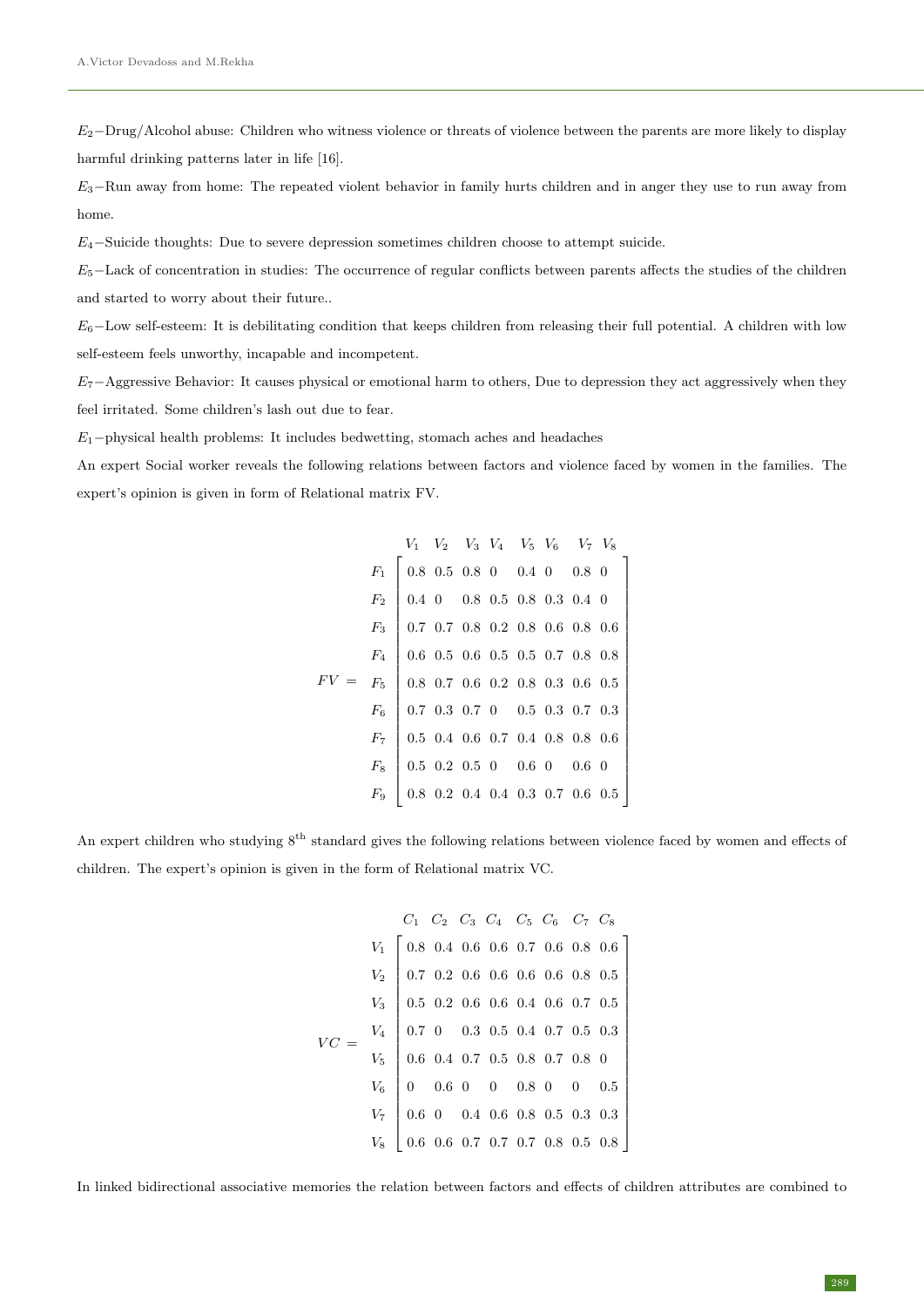produce the resultant matrix name it as M.

| $C_1$ | $C_2$                                                                                                                                                                                                                                                                                                                                                                                                                                                                                                                                                                   | $C_3$ | $C_4$ | $C_5$ | $C_6$ | $C_7$ | $C_8$ |
|-------|-------------------------------------------------------------------------------------------------------------------------------------------------------------------------------------------------------------------------------------------------------------------------------------------------------------------------------------------------------------------------------------------------------------------------------------------------------------------------------------------------------------------------------------------------------------------------|-------|-------|-------|-------|-------|-------|
| $F_1$ | \n $\begin{bmatrix}\n 2.11 & 0.74 & 1.86 & 1.94 & 2.14 & 1.94 & 2.16 & 1.37 \\ 1.79 & 0.82 & 1.59 & 1.61 & 2.00 & 1.83 & 1.89 & 1.06 \\ 2.87 & 1.66 & 2.74 & 2.78 & 3.56 & 2.96 & 3.04 & 2.31 \\ 2.58 & 1.56 & 2.40 & 2.56 & 3.32 & 2.76 & 2.59 & 2.29 \\ 2.61 & 1.38 & 2.47 & 2.47 & 3.19 & 2.66 & 2.79 & 1.92 \\ 1.96 & 1.04 & 1.86 & 1.90 & 2.36 & 1.96 & 2.05 & 1.52 \\ 2.43 & 1.40 & 2.13 & 2.35 & 3.25 & 2.55 & 2.35 & 2.13 \\ 1.51 & 0.58 & 1.38 & 1.38 & 1.63 & 1.44 & 1.57 & 0.83 \\ 2.00 & 1.32 & 1.76 & 1.90 & 2.63 & 2.03 & 1.95 & 1.83\n \end{bmatrix}$ \n |       |       |       |       |       |       |

An Attribute  $F_1$  is in ON state and all other nodes are in OFF state.

$$
F_1.M = (1\ 0\ 0\ 0\ 0\ 0\ 0\ 0\ 0).M
$$
  
= (2.11, 0.74, 1.86, 1.94, 2.14, 1.94, 2.16, 1.37)  

$$
\hookrightarrow (0\ 0\ 0\ 0\ 1\ 0\ 1\ 0)
$$
  
(0\ 0\ 0\ 0\ 1\ 0\ 1\ 0).M<sup>T</sup> = (4.30, 3.89, 6.60, 5.91, 5.98, 4.41, 5.60, 3.20, 4.58)  

$$
\hookrightarrow (0\ 0\ 1\ 0\ 1\ 0\ 0\ 0\ 0) = A
$$

The new vectors

$$
A^{1} = (0\ 0\ 1\ 0\ 0\ 0\ 0\ 0)
$$

$$
A^{2} = (0\ 0\ 0\ 0\ 1\ 0\ 0\ 0\ 0)
$$

$$
A^{1}.M = (2.99, 1.66, 2.74, 2.78, 3.56, 2.96, 3.04, 2.31)
$$

$$
\rightarrow (0\ 0\ 0\ 0\ 1\ 0\ 1\ 0)
$$

$$
(0\ 0\ 0\ 0\ 1\ 0\ 1\ 0).M^{T} = (4.30, 3.89, 6.60, 5.91, 5.98, 4.41, 5.60, 3.20, 4.58)
$$

 $\hookrightarrow$  (0 0 1 0 1 0 0 0 0) =  $F_3$ 

$$
A^2.M = (2.71, 1.38, 2.47, 2.47, 3.19, 2.66, 2.79, 1.92)
$$
  
\n
$$
\rightarrow (0\ 0\ 0\ 0\ 1\ 0\ 1\ 0)
$$
  
\n
$$
(0\ 0\ 0\ 0\ 1\ 0\ 1\ 0).M^T = (4.30, 3.89, 6.60, 5.91, 5.98, 4.41, 5.60, 3.20, 4.58)
$$
  
\n
$$
\rightarrow (0\ 0\ 1\ 0\ 1\ 0\ 0\ 0\ 0)
$$

$$
F_3.M = (0\ 0\ 1\ 0\ 1\ 0\ 0\ 0\ 0).M
$$
  
= (5.70, 3.04, 5.21, 5.25, 6.75, 5.62, 5.83, 4.23)  

$$
\rightarrow (0\ 0\ 0\ 0\ 1\ 0\ 1\ 0)
$$
  

$$
(0\ 0\ 0\ 0\ 1\ 0\ 1\ 0).M^T = (4.30, 3.89, 6.60, 5.91, 5.98, 4.41, 5.60, 3.20, 4.58)
$$
  

$$
\rightarrow (0\ 0\ 1\ 0\ 1\ 0\ 0\ 0\ 0) = F_3'
$$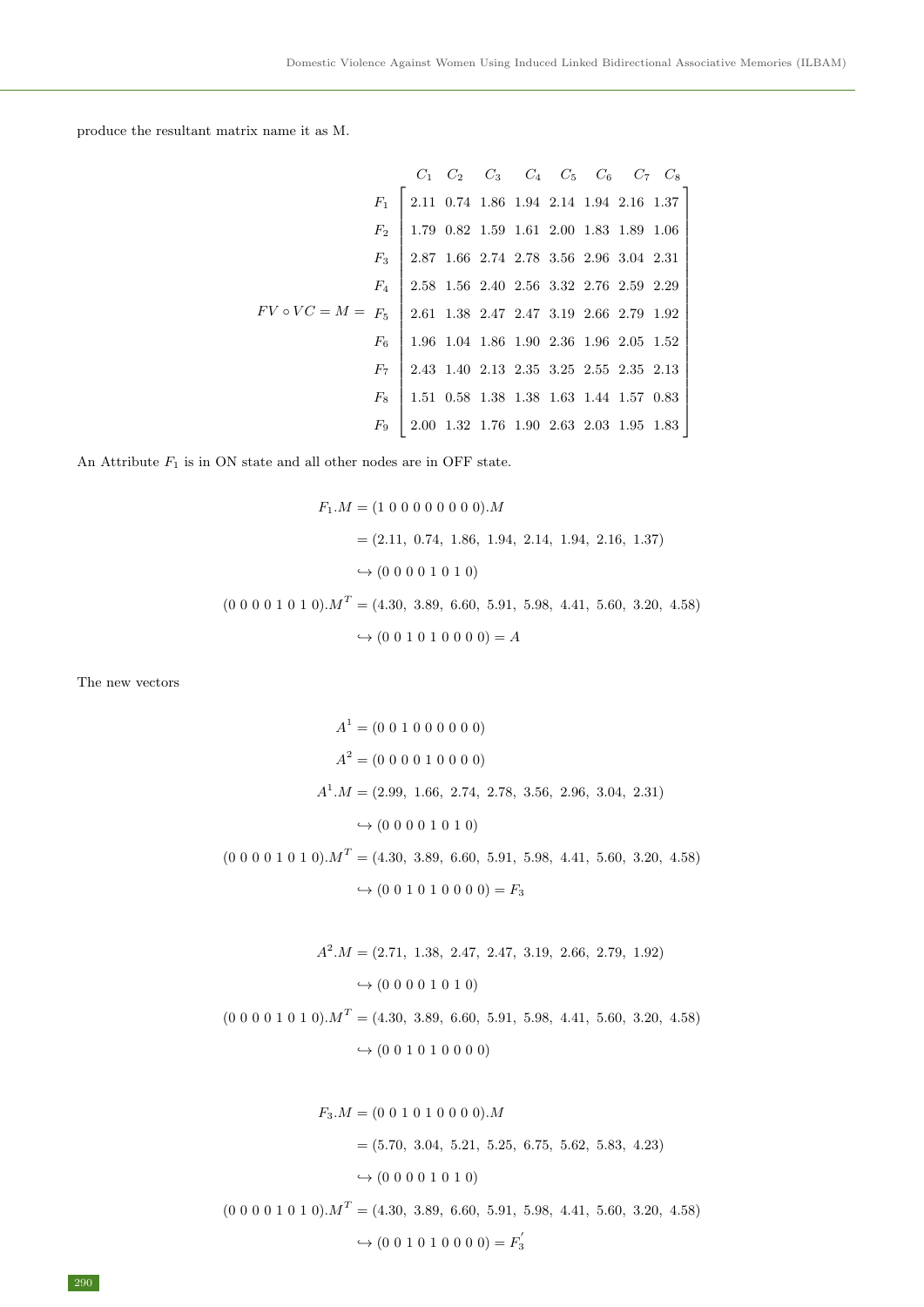$F_3^{1} = (0\; 0\; 1\; 0\; 0\; 0\; 0\; 0)$  $F_3^{'2} = (0\;0\;0\;0\;1\;0\;0\;0\;0)$  $F_3^{'1}.M = (2.99, 1.66, 2.74, 2.78, 3.56, 2.96, 3.04, 2.31)$  $\leftrightarrow$  (0 0 0 0 1 0 1 0)  $(0\ 0\ 0\ 0\ 1\ 0\ 1\ 0)$ . $M<sup>T</sup> = (4.30, 3.89, 6.60, 5.91, 5.98, 4.41, 5.60, 3.20, 4.58)$  $\leftrightarrow$  (0 0 1 0 1 0 0 0 0) =  $F_3$  $F_3^{'2}.M = (2.71, 1.38, 2.47, 2.47, 3.19, 2.66, 2.79, 1.92)$  $\leftrightarrow$  (0 0 0 0 1 0 1 0)  $(0\ 0\ 0\ 0\ 1\ 0\ 1\ 0)$ . $M<sup>T</sup> = (4.30, 3.89, 6.60, 5.91, 5.98, 4.41, 5.60, 3.20, 4.58)$  $\leftrightarrow$  (0 0 1 0 1 0 0 0 0)

Therefore the binary pair  $(0 0 0 0 1 0 1 0)$ ,  $(0 0 1 0 1 0 0 0 0)$  represents the fixed point.

|         | Attributes Triggering pattern         |
|---------|---------------------------------------|
| $F_1$   | $F_1 \Rightarrow F_3 \Rightarrow F_3$ |
| F2      | $F_2 \Rightarrow F_3 \Rightarrow F_3$ |
| $F_3$   | $F_3 \Rightarrow F_3 \Rightarrow F_3$ |
| $F_4$   | $F_4 \Rightarrow F_3 \Rightarrow F_3$ |
| $F_{5}$ | $F_5 \Rightarrow F_3 \Rightarrow F_3$ |
| $F_6$   | $F_6 \Rightarrow F_3 \Rightarrow F_3$ |
| $F_7$   | $F_7 \Rightarrow F_3 \Rightarrow F_3$ |
| $F_8$   | $F_8 \Rightarrow F_3 \Rightarrow F_3$ |
| $F_{9}$ | $F_9 \Rightarrow F_3 \Rightarrow F_3$ |

Table 1. Triggering pattern for other input vectors.



Figure 1. Induced path on a merged graph

The interrelationship between the attributes utters that  $F_3$  (Husband's Alcohol Consumption) is the factor which plays major role in Domestic violence against women. The limit points corresponding to  $F_3$  ((0 0 1 0 1 0 0 0 0), (0 0 0 0 1 0 1 0) highlights the factors  $F_3$  (Husband's Alcohol consumption),  $F_5$  (Early Marriage) and effects of the children are  $C_5$  (Lack of concentration in studies) and  $C_7$  (Aggressive Behaviour).

## 5. Conclusions

Domestic violence is endemic and widespread predominantly against women in the society. It is not taken as a serious problem because domestic violence is viewed as a personal issue which is to be resolved privately with in the family. In marital conflicts